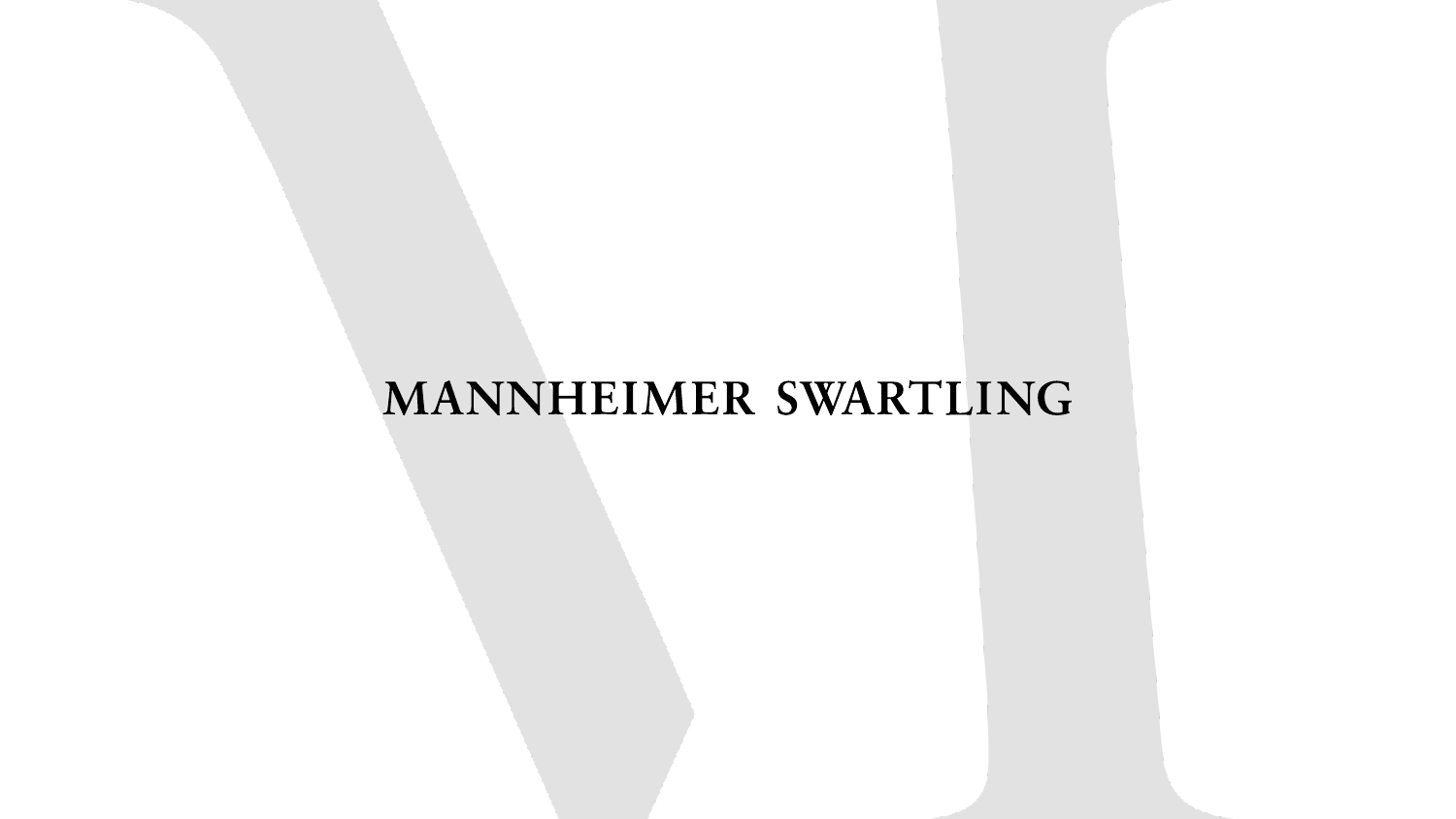# Bias, confidentiality and disclosure

#### Norwegian Maritime Day

Oslo, 17 November 2021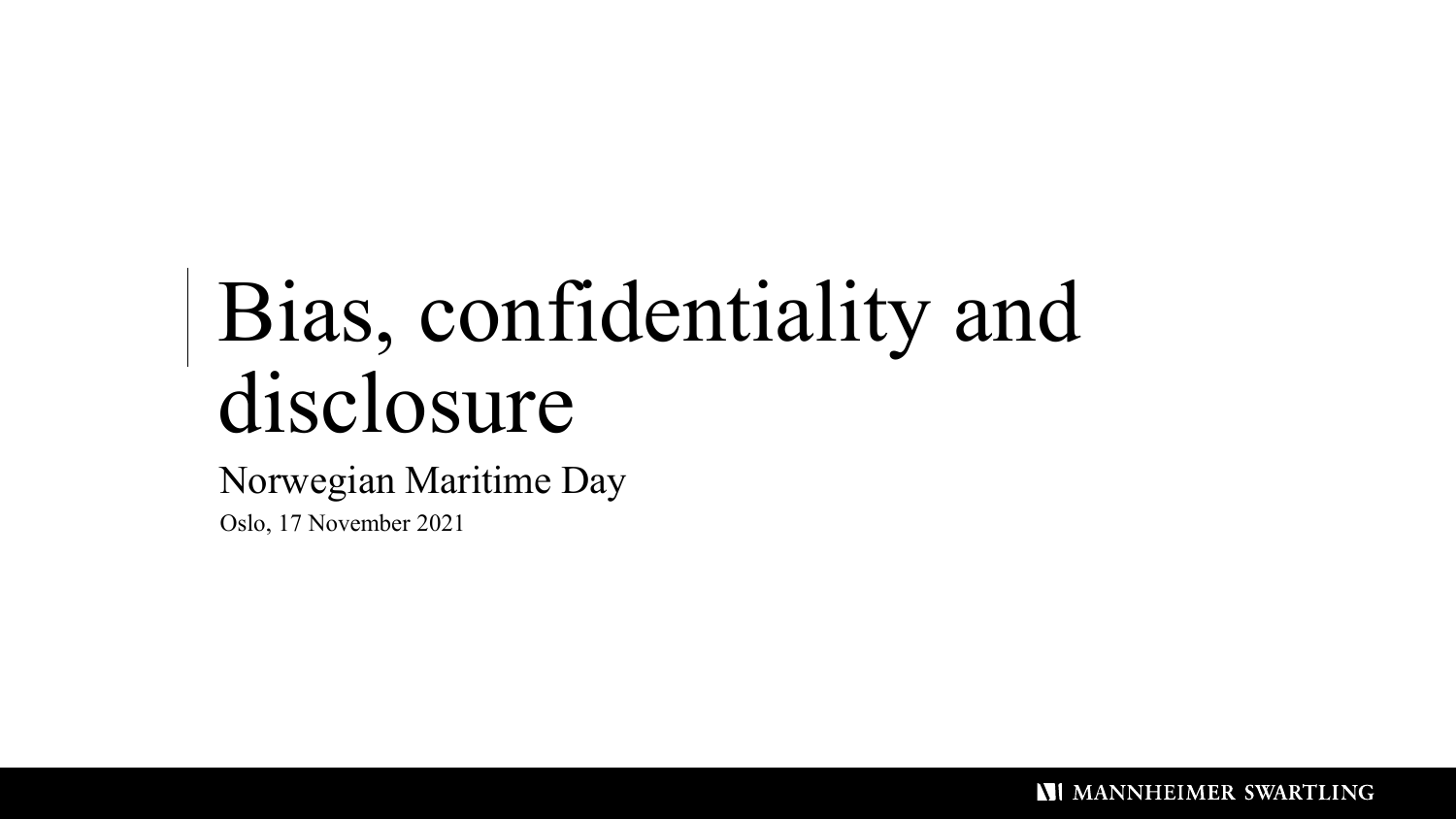# The applicable legal standard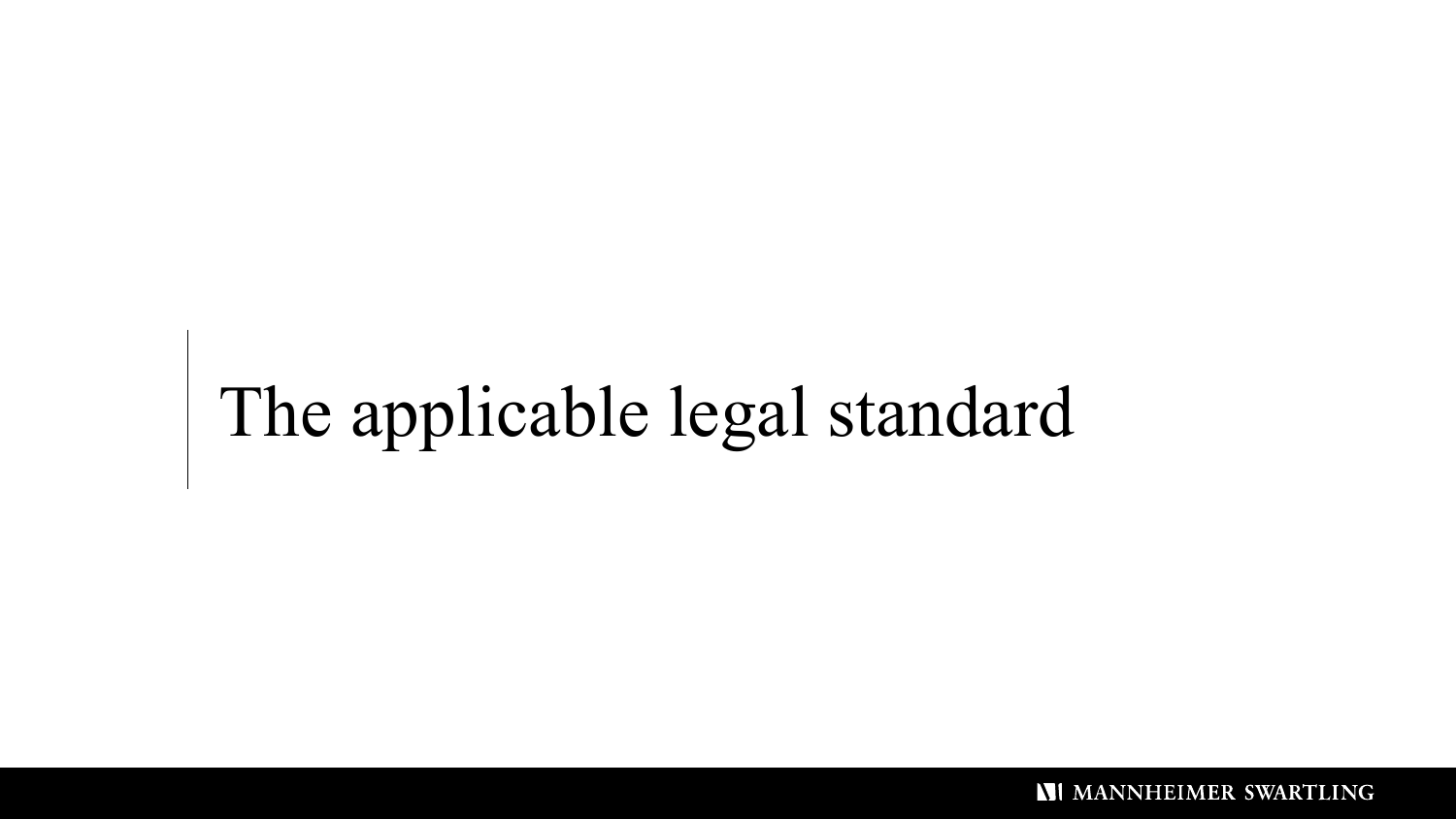### Section 8 of the Swedish Arbitration Act

An arbitrator shall be impartial and independent.

If a party so requests, an arbitrator shall be released from appointment if there exists any circumstance that may diminish confidence in the arbitrator's impartiality or independence. Such a circumstance shall always be deemed to exist: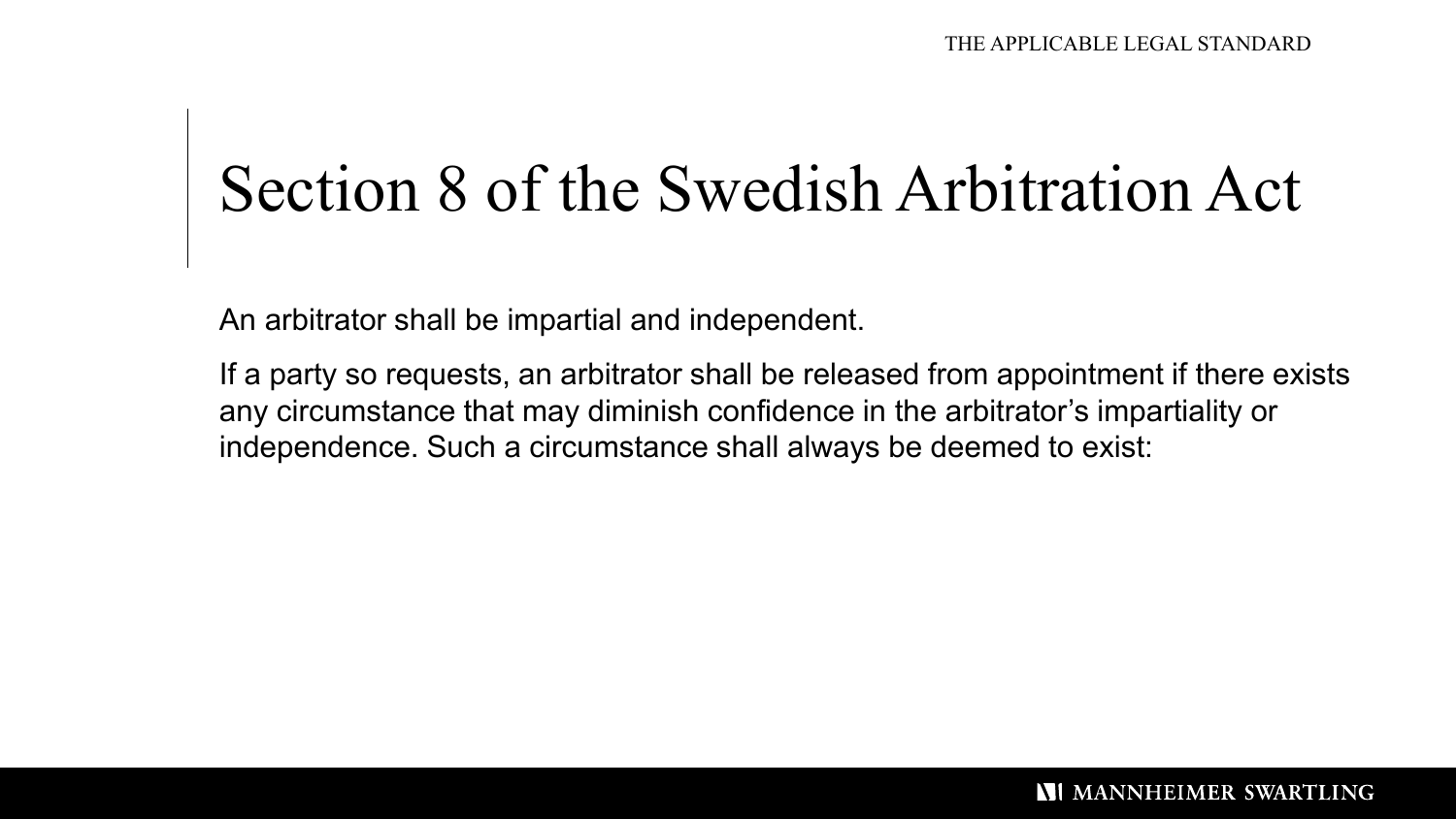#### Section 8 of the SAA (continued)

- 1. if the arbitrator or a person closely associated with the arbitrator is a party, or otherwise may expect noteworthy benefit or detriment as a result of the outcome of the dispute;
- 2. if the arbitrator or a person closely associated with the arbitrator is the director of a company or any other association which is a party, or otherwise represents a party or any other person who may expect noteworthy benefit or detriment as a result of the outcome of the dispute;
- 3. if the arbitrator, in the capacity of expert or otherwise, has taken a position in the dispute, or has assisted a party in the preparation or conduct of its case in the dispute; or
- 4. if the arbitrator has received or demanded compensation in violation of Section 39, second paragraph. SFS (2018:1954)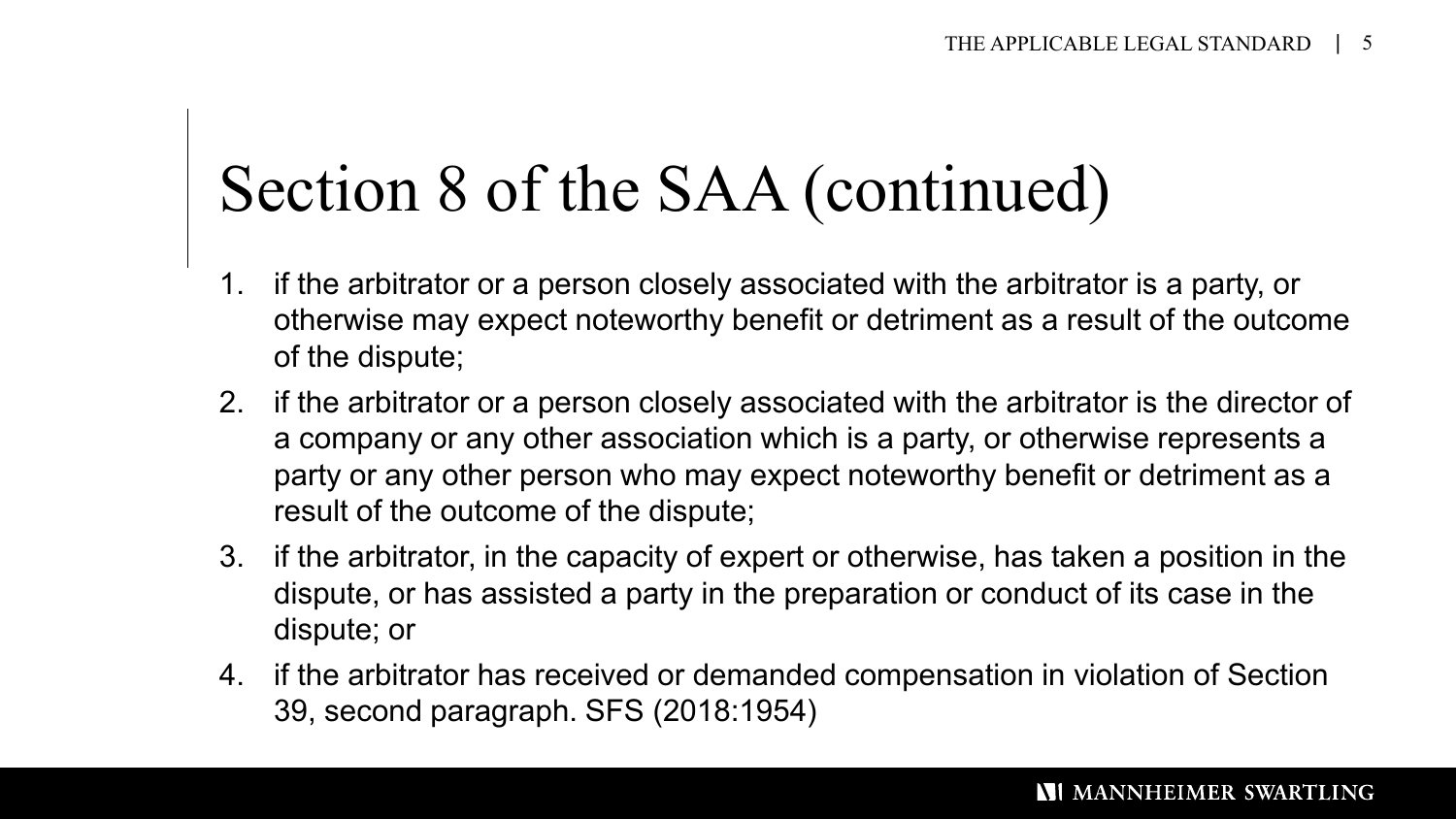### Section 9 of the Swedish Arbitration Act

A person who is asked to accept an appointment as arbitrator shall immediately disclose all circumstances which, pursuant to Sections 7 or 8, might be considered to prevent the person from serving as arbitrator. An arbitrator shall inform the parties and the other arbitrators of such circumstances as soon as all arbitrators have been appointed and thereafter in the course of the arbitral proceedings as soon as the arbitrator has learned of any circumstance.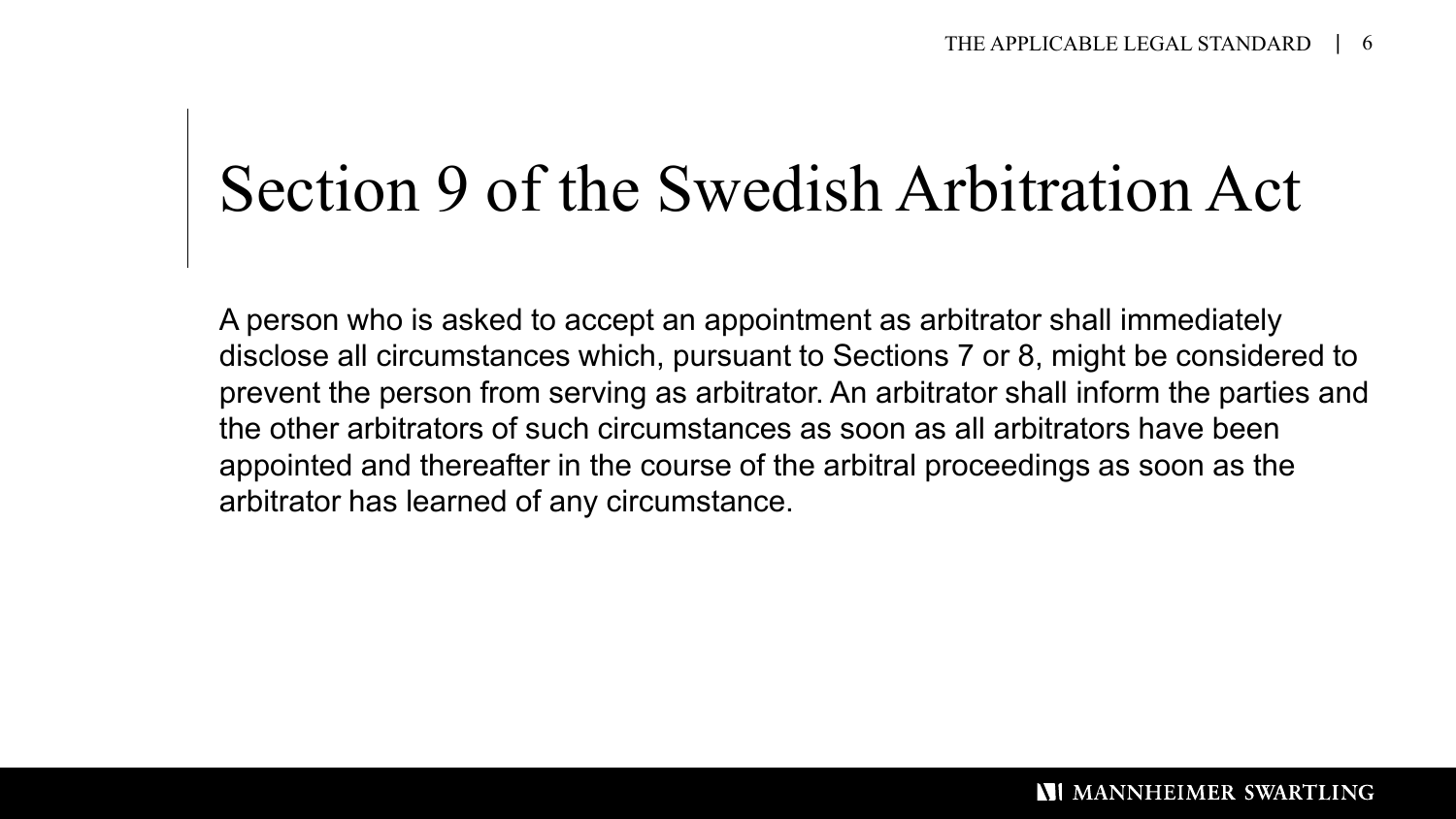### Section 10 of the Swedish Arbitration Act

A challenge of an arbitrator on account of a circumstance set forth in Section 8 shall be presented within fifteen days from the date on which the party became aware both of the appointment of the arbitrator and of the existence of the circumstance. The challenge shall be adjudicated by the arbitrators, unless the parties have decided that it shall be determined by another party.

If the challenge is successful, the decision shall not be subject to appeal.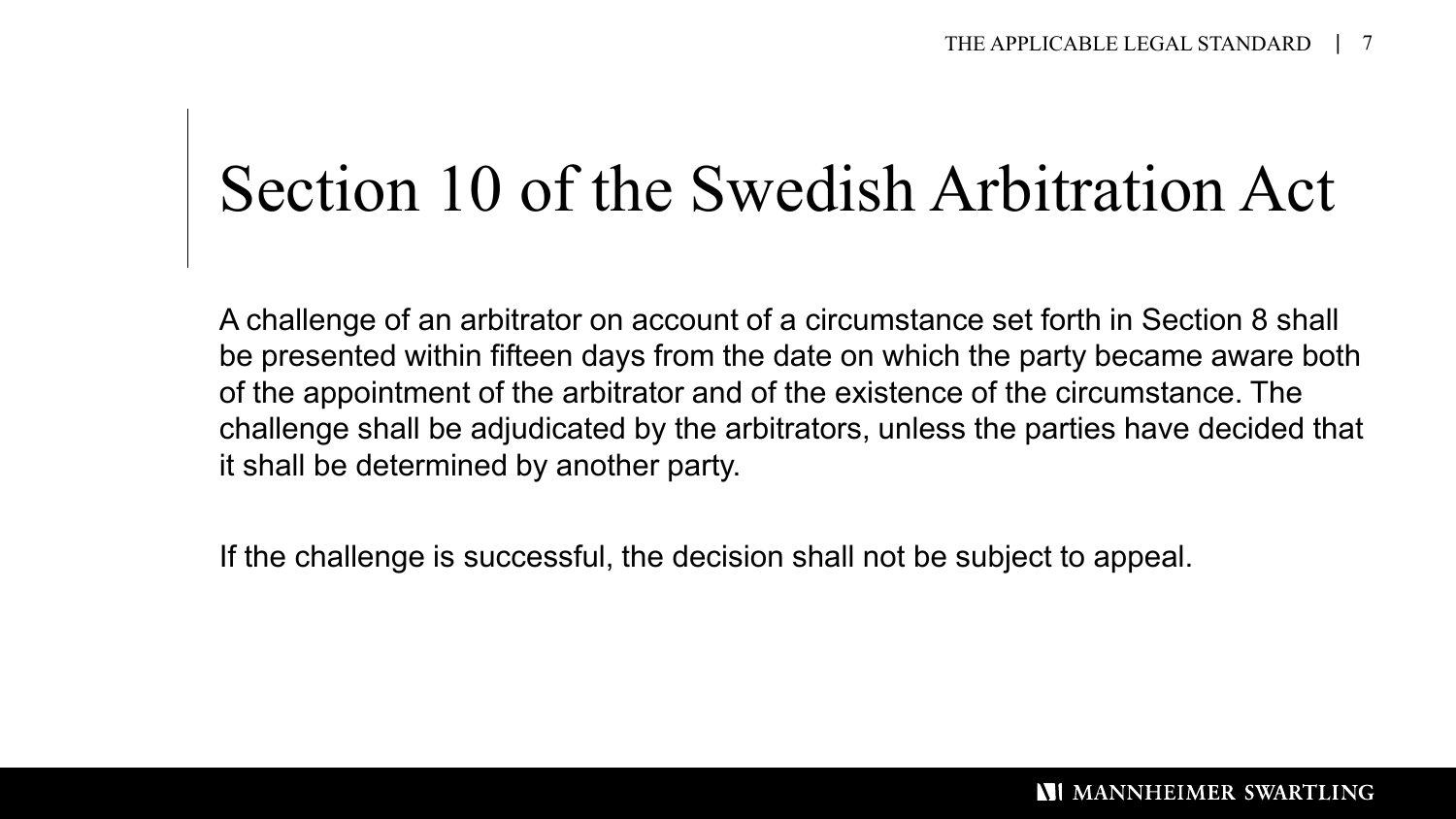### Section 10 of the SAA (continued)

#### *Para 3*

A party who is dissatisfied with a decision denying a challenge or dismissing a challenge as untimely may file an application with the District Court that the arbitrator be released from appointment. The application must be submitted within thirty days from the date on which the party was notified of the decision. The arbitrators may continue the arbitral proceedings pending the determination of the District Court.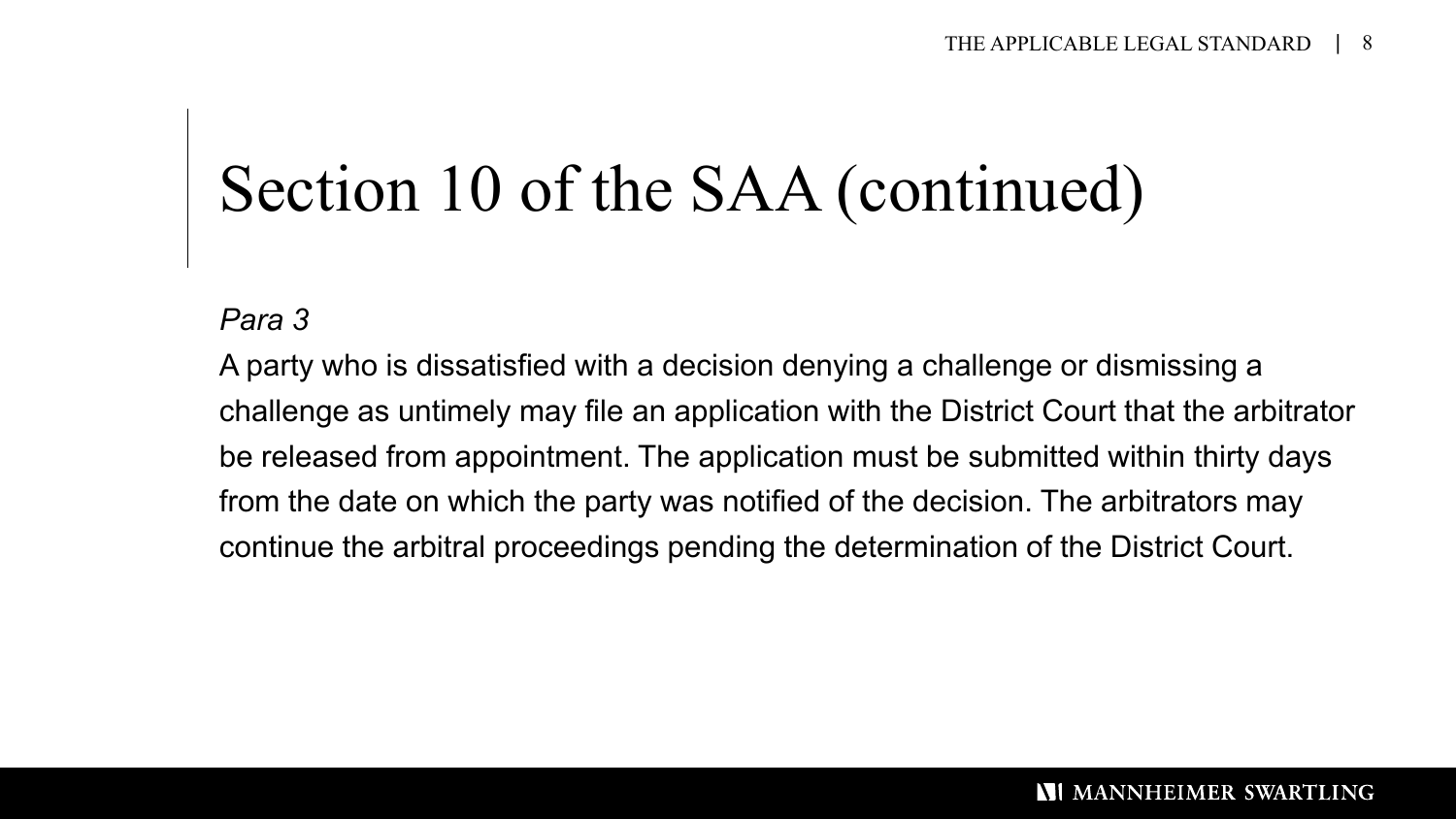### Section 34 of the Swedish Arbitration Act

An award that may not be challenged under Section 36 shall, following an application, be wholly or partially set aside upon the request of a party:

- […]
- 6. if an arbitrator was unauthorized to adjudicate the dispute due to any circumstance set forth in Sections 7 or 8; or
- […]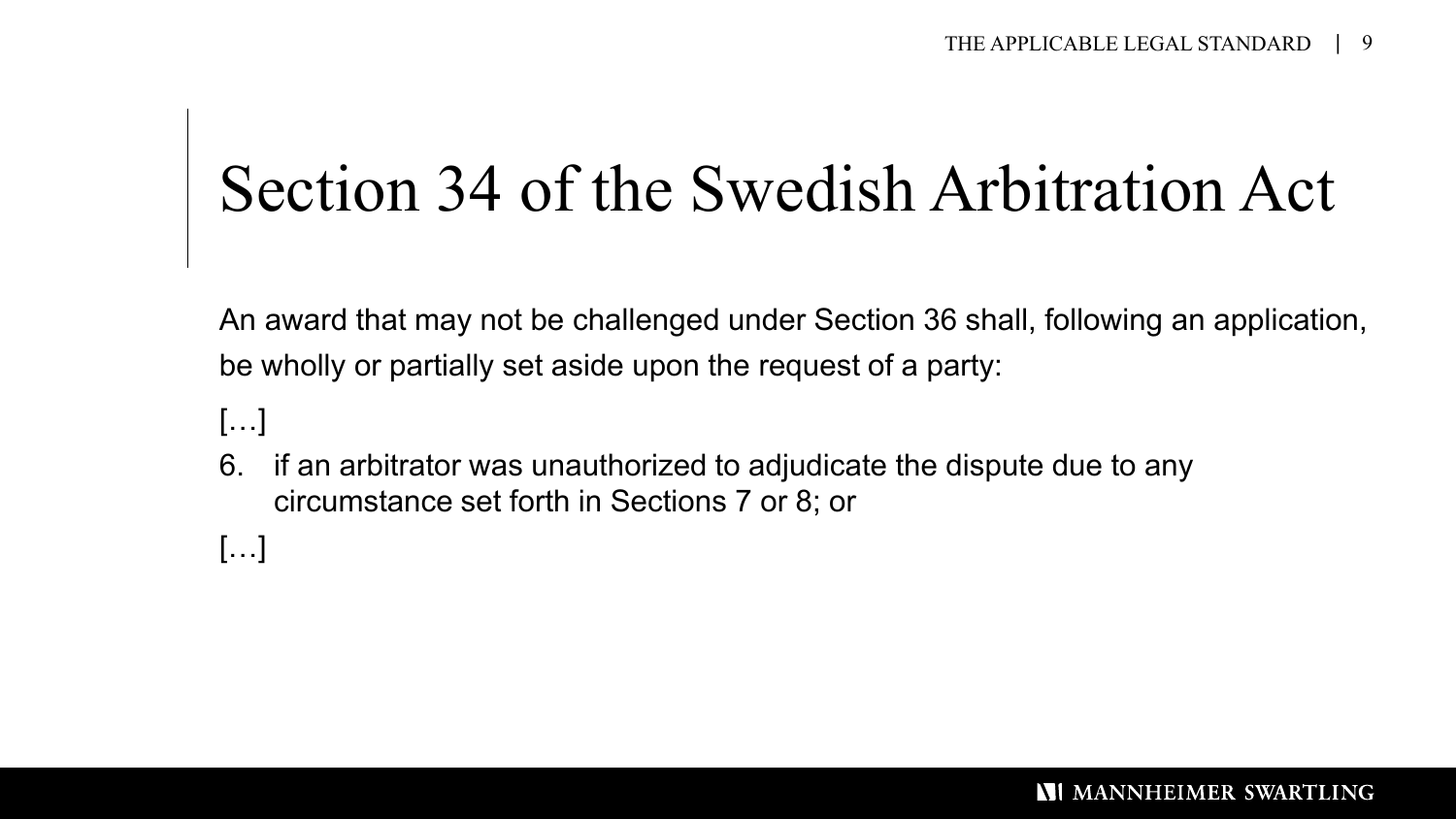### Section 34 of the SAA (continued)

*Para 3*

An action must be brought within two months from the date upon which the party received the award or, if correction, supplementation, or interpretation has taken place pursuant to Section 32, within a period of two months from the date when the party received the award in its final wording. Following the expiration of the time limit, a party may not invoke a new ground of objection in support of its claim. SFS (2018:1954).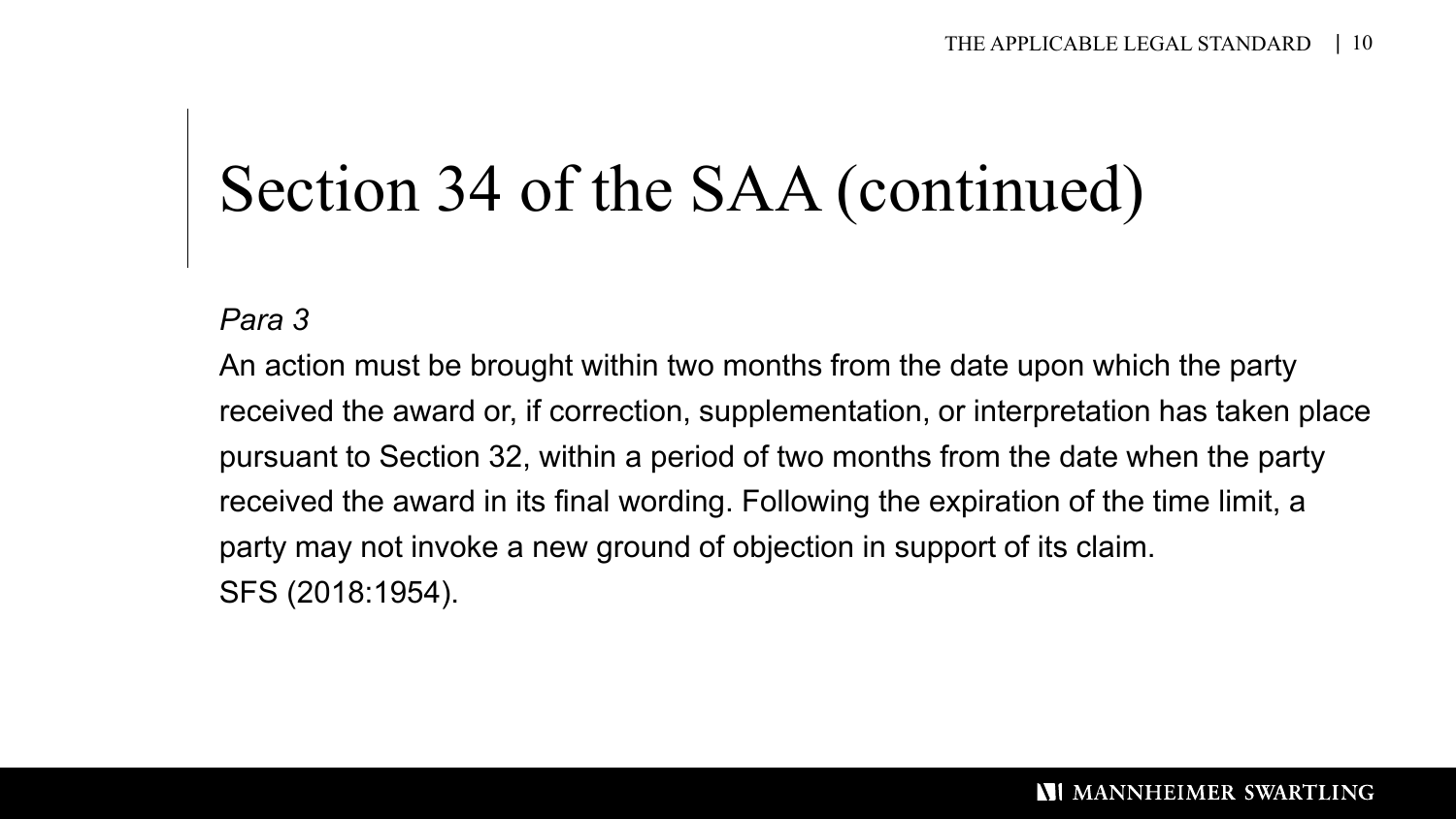## Article 18 in the SCC arbitration rules

#### **Impartiality, independence and availability**

- 1. Every arbitrator must be impartial and independent.
- 2. Before being appointed, a prospective arbitrator shall disclose any circumstances that may give rise to justifiable doubts as to the prospective arbitrator's impartiality or independence.

[…]

4. An arbitrator shall immediately inform the parties and the other arbitrators in writing if any circumstances that may give rise to justifiable doubts as to the arbitrator's impartiality or independence arise during the course of the arbitration.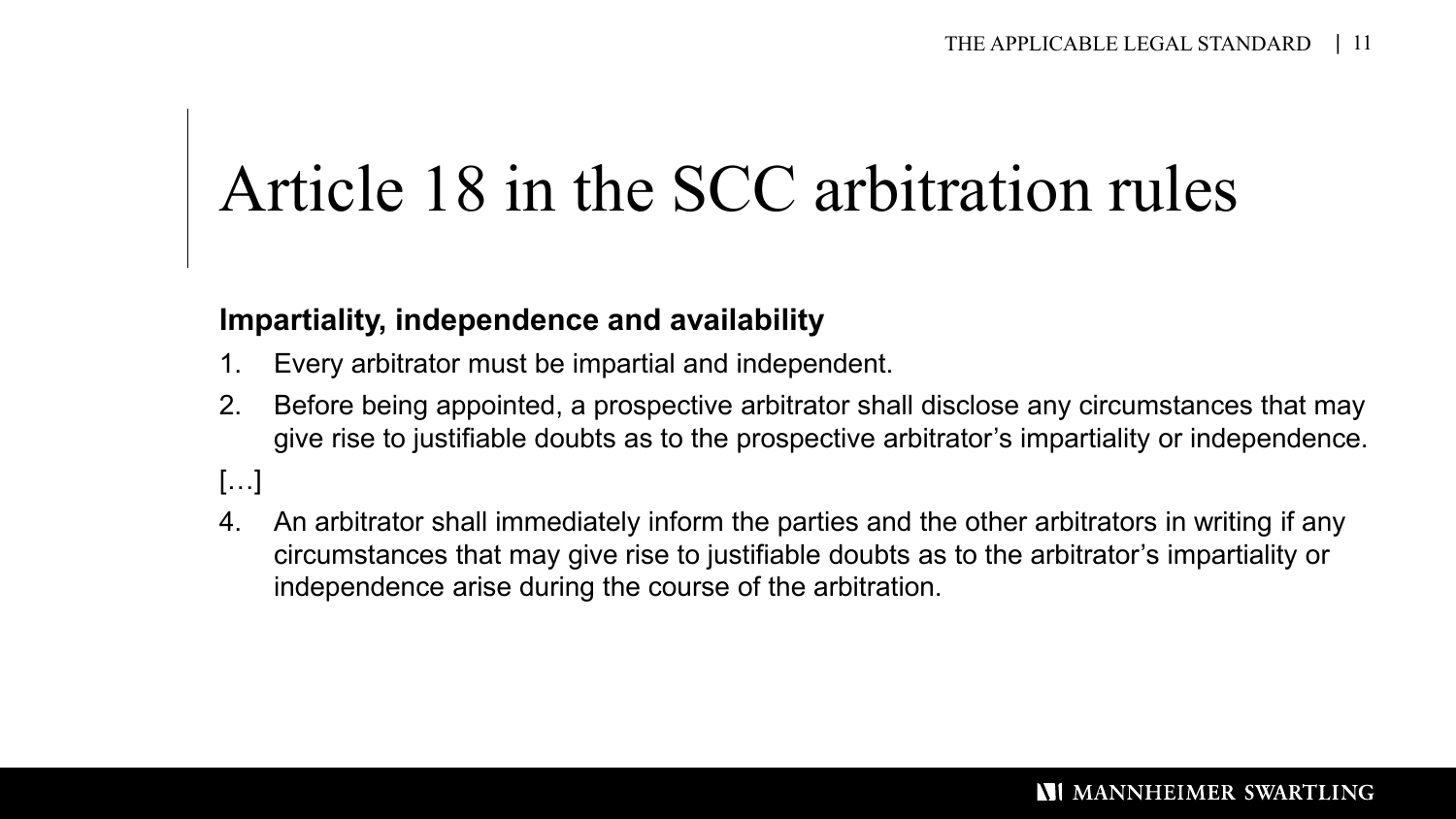## Article 19 in the SCC arbitration rules

#### **Challenge to arbitrators**

- 1. A party may challenge any arbitrator if circumstances exist that give rise to justifiable doubts as to the arbitrator's impartiality or independence or if the arbitrator does not possess the qualifications agreed by the parties.
- 2. A party may challenge an arbitrator it has appointed, or in whose appointment it has participated, only for reasons it becomes aware of after the appointment was made.
- 3. A party wishing to challenge an arbitrator shall submit a written statement to the Secretariat stating the reasons for the challenge, within 15 days from the date the circumstances giving rise to the challenge became known to the party. Failure to challenge an arbitrator within the stipulated time constitutes a waiver of the party's right to make the challenge.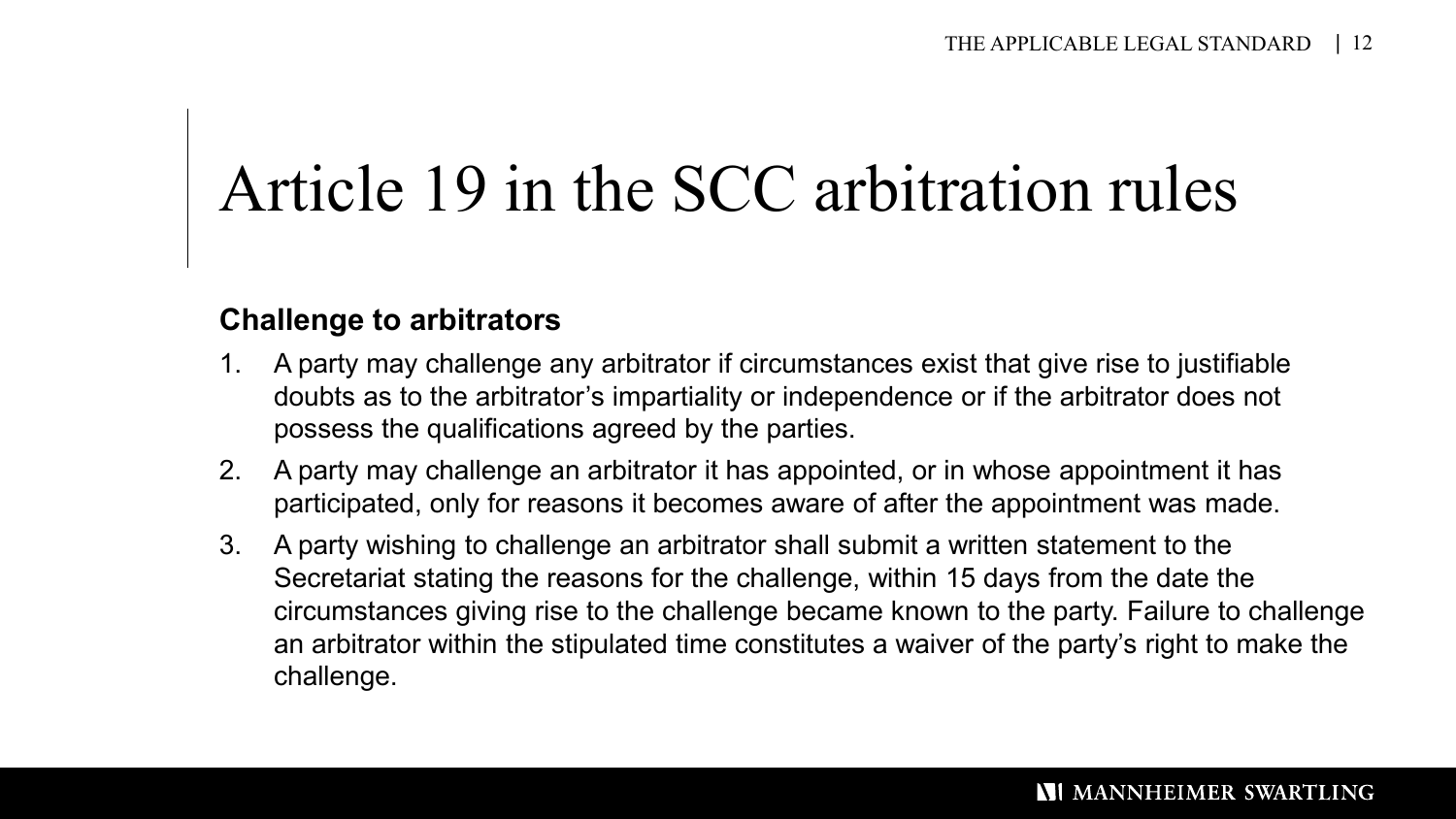### Article 19 in the SCC arbitration rules (continued)

- 4. The Secretariat shall notify the parties and the arbitrators of the challenge and give them an opportunity to submit comments.
- 5. If the other party agrees to the challenge, the arbitrator shall resign. In all other cases, the Board shall take the final decision on the challenge.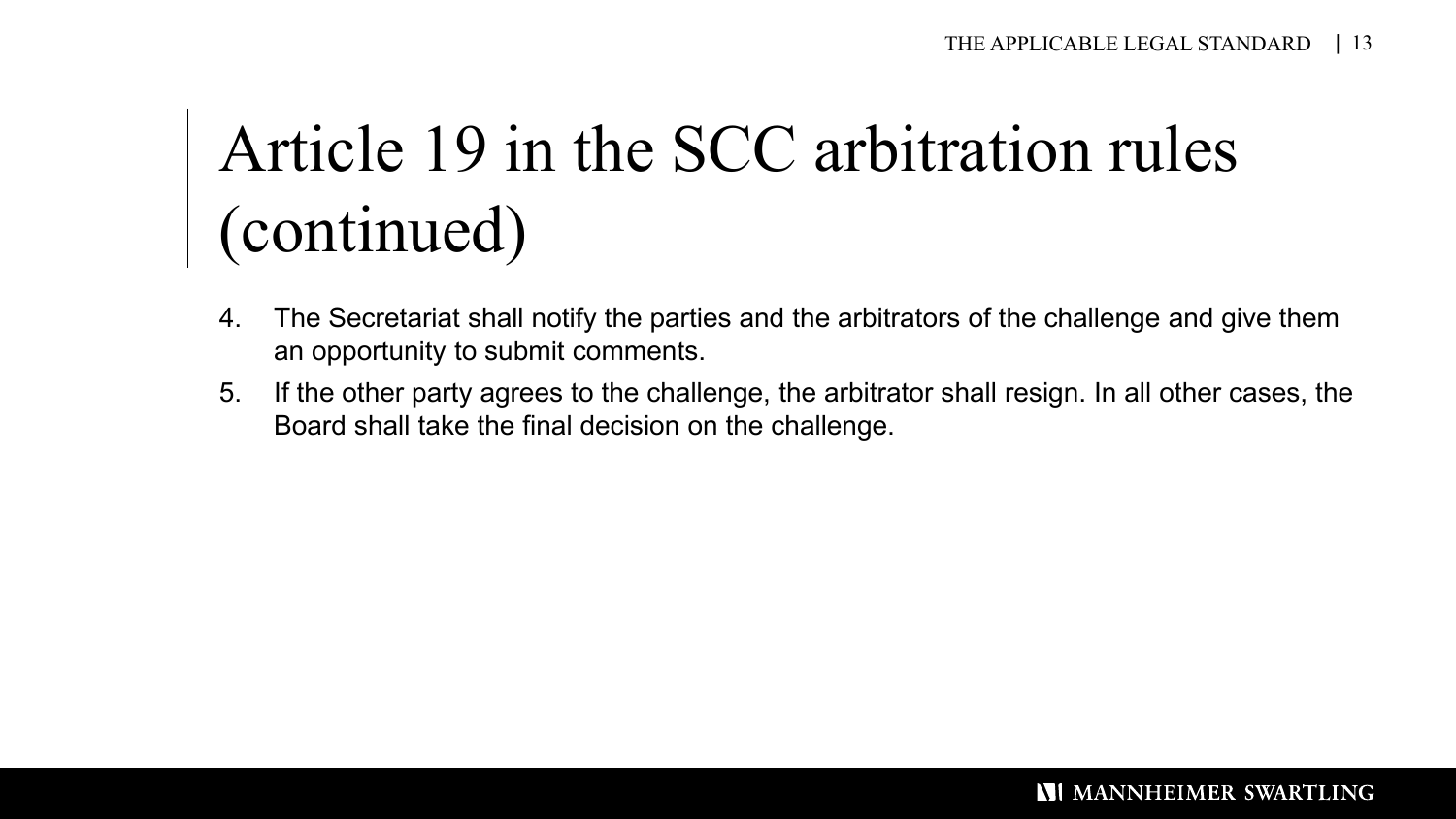# Case law

- The standard for arbitrators' impartiality is a high one
- An arbitrator's impartiality should be assessed objectively.
- The decision on whether to sustain a challenge to an arbitrator should be based on an overall assessment taking all relevant circumstances into consideration.
- A failure to make disclosure is a factor to take into account in assessing whether there is a real possibility of bias.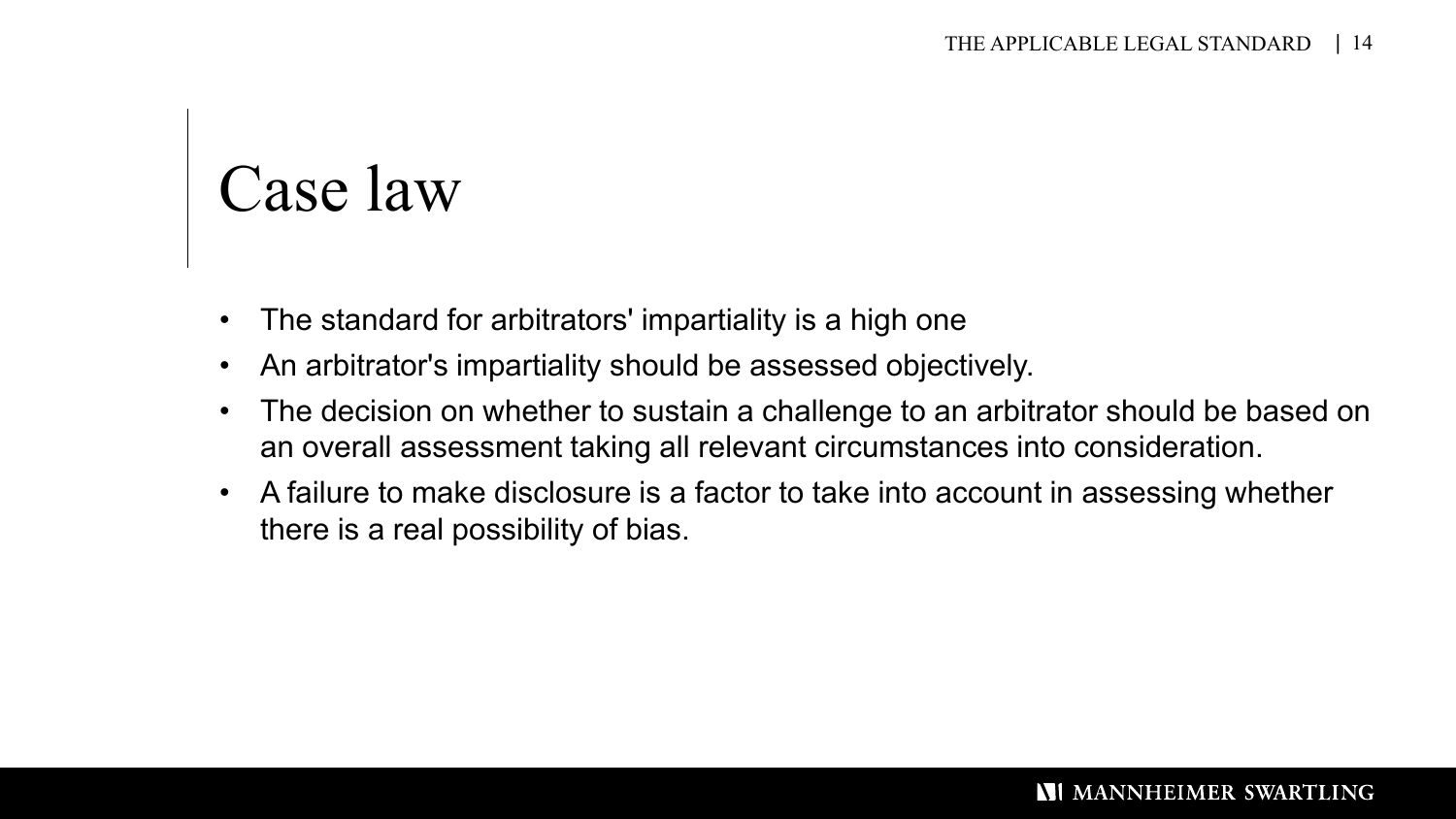# Contacts

#### **Stefan Brocker**

Partner, Advokat | Dispute Resolution

- **T:** + 31 355 1687
- **M:** + 709 777 687
- **E:** stefan.brocker@msa.se